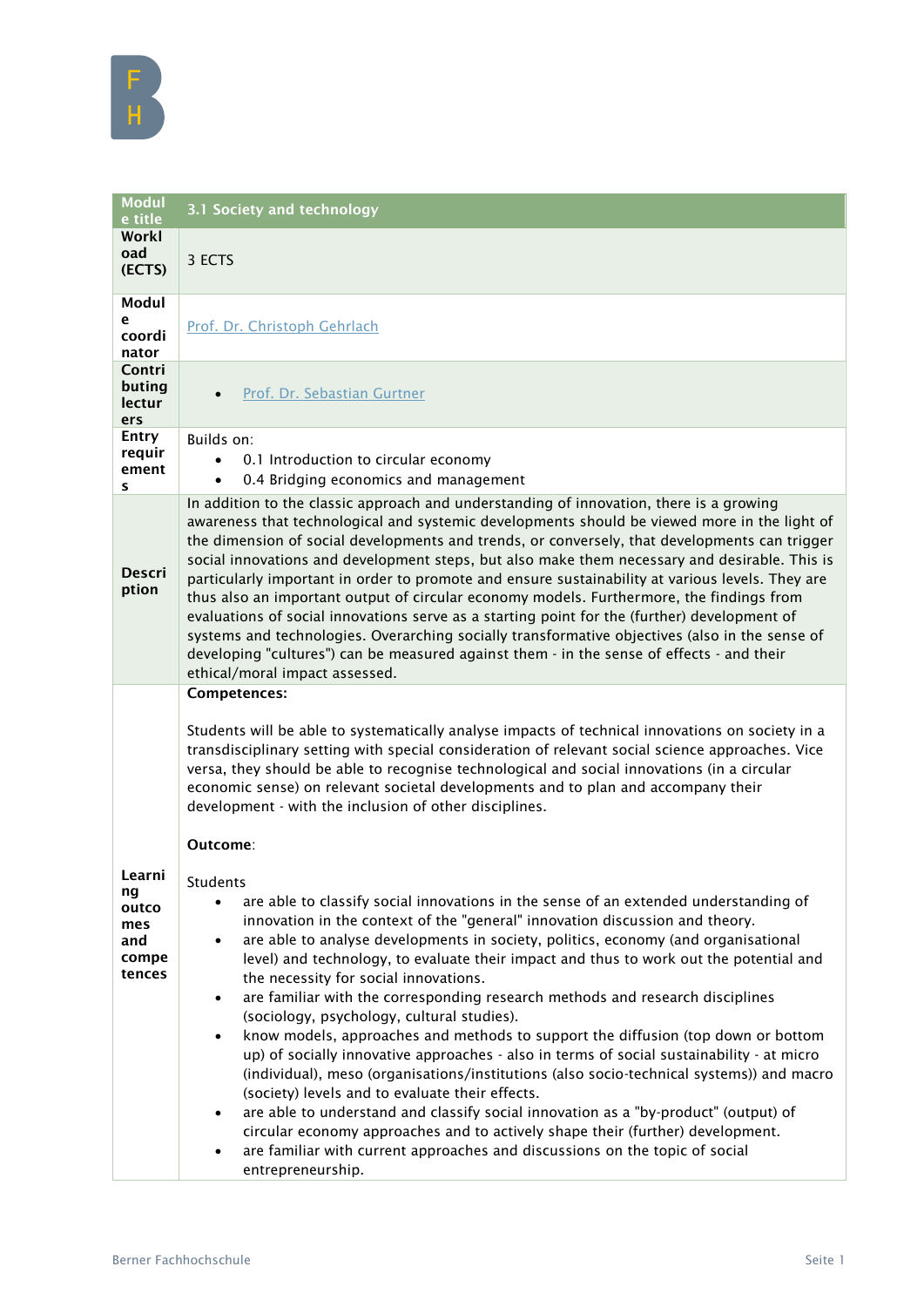

| Asses<br>sment<br><b>of</b><br>learni<br>ng<br>outco<br>mes | Analytical consideration of a practical example from the environment (e.g.<br>$\bullet$<br>"digitalisation") and its effects on societies incl. a project plan on how stakeholders can<br>be involved with explicit application of suitable social science methods.<br>Group report in written format (max. 3 persons)<br>$\bullet$<br>Presentation and discussion in the plenary along the lines of the theses<br>$\bullet$                                                                                                                                                                                                                                                                                                                                                                                                                                                                                                                                                                                                                                                                                                                                                                                                                                                                                                                                                                                                                                                                                                |
|-------------------------------------------------------------|-----------------------------------------------------------------------------------------------------------------------------------------------------------------------------------------------------------------------------------------------------------------------------------------------------------------------------------------------------------------------------------------------------------------------------------------------------------------------------------------------------------------------------------------------------------------------------------------------------------------------------------------------------------------------------------------------------------------------------------------------------------------------------------------------------------------------------------------------------------------------------------------------------------------------------------------------------------------------------------------------------------------------------------------------------------------------------------------------------------------------------------------------------------------------------------------------------------------------------------------------------------------------------------------------------------------------------------------------------------------------------------------------------------------------------------------------------------------------------------------------------------------------------|
| <b>Didact</b><br>ic<br>appro<br>ach                         | Contact teaching<br>$\bullet$<br>individual and group exercises<br>$\bullet$<br>blended learning<br>$\bullet$                                                                                                                                                                                                                                                                                                                                                                                                                                                                                                                                                                                                                                                                                                                                                                                                                                                                                                                                                                                                                                                                                                                                                                                                                                                                                                                                                                                                               |
| Projec<br>t-<br>based<br>learni<br>ng                       | Case Studies and work on a practical example for the exam                                                                                                                                                                                                                                                                                                                                                                                                                                                                                                                                                                                                                                                                                                                                                                                                                                                                                                                                                                                                                                                                                                                                                                                                                                                                                                                                                                                                                                                                   |
| Links<br>to<br>other<br>modul<br>es                         | 2.3 Social entrepreneurship<br>$\bullet$<br>3.2 Society and the environment<br>$\bullet$<br>4.4 Impact assessment<br>$\bullet$                                                                                                                                                                                                                                                                                                                                                                                                                                                                                                                                                                                                                                                                                                                                                                                                                                                                                                                                                                                                                                                                                                                                                                                                                                                                                                                                                                                              |
| <b>Biblio</b><br>graph                                      | Beat Uebelhart et al. (Hg.) (2013): Praxisbuch zum Social-Impact-Modell. Nomos.<br>Wilson, E. (2017): What is social impact Assessment? Arran. Accessible via:<br>https://www.researchgate.net/publication/315550573_What_is_Social_Impact_Assessment#:~:t<br>ext=Social%20impact%20assessment%20(SIA)%20is.local%20communities%20and%20broader%2<br><b>Osociety (02-2022)</b><br>IAIA (2022): Social Impact Assessment. https://www.iaia.org/wiki-details.php?ID=23 (02-2022)<br>Hinheier H.K.; Schröer, A.; Then V. (2012): Soziale Investition. Interdisziplinäre Perspektiven.<br>Springer<br>Then, V.; Schober, C.; Rauscher, O.; Kehl, K. (2018): Social Return on Investment Analysis.<br>Measuring the Impact of Social Investment. Palgrave<br>Kurz, B.; Kubek, D. (2018): Kursbuch Wirkung. Das Praxishandbuch für alle, die gutes noch<br>besser tun wollen. Phineo gAG, Berlin.<br>https://ceps.unibas.ch/fileadmin/user_upload/ceps/2_Forschung/Publikationen/CEPS_Forschu<br>ng_und_Praxis/KursbuchWirkung_low.pdf (02-2022).<br>Dittlmann, R. Braune, S. (2019): Zusammen stark sein. PHINEO-Themenreport zum Fördern des<br>gesellschaftlichen Zusammenhalts in Deutschland mit ausgezeichneten Projekten,<br>Qualitätskriterien und Fördertipps. Phineo, Berlin. https://www.phineo.org/publikationen<br>Rückert-John, J. (2013): Soziale Innovation und Nachhaltigkeit: Perspektiven Sozialen Wandels.<br>Springer<br>Howaldt, J (Hg.) (2010): Soziale Innovation: Auf dem Weg zu einem postindustriellen |
|                                                             | Innovationsparadigma (Dortmunder Beiträge zur Sozialforschung). Springer.                                                                                                                                                                                                                                                                                                                                                                                                                                                                                                                                                                                                                                                                                                                                                                                                                                                                                                                                                                                                                                                                                                                                                                                                                                                                                                                                                                                                                                                   |